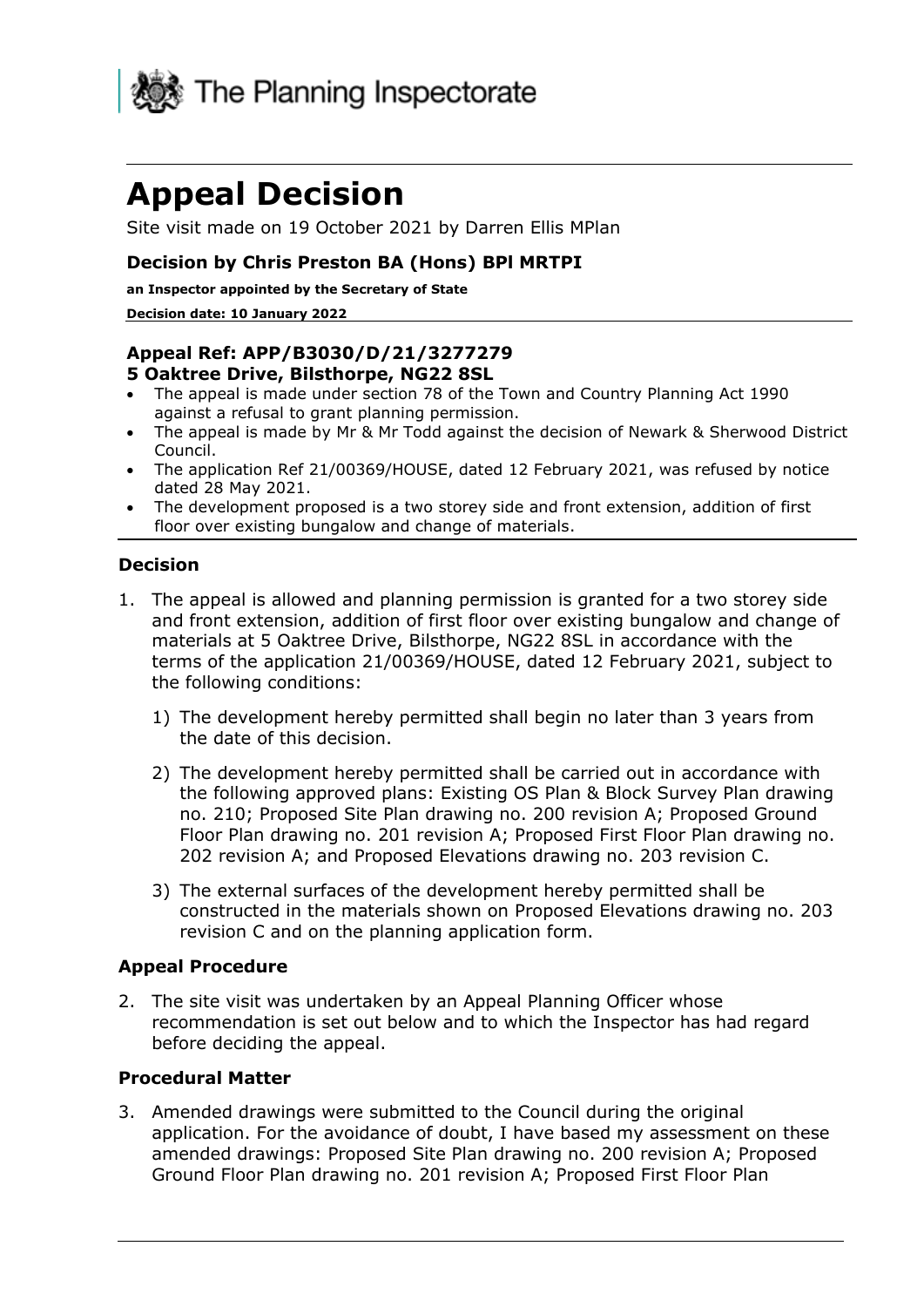drawing no. 202 revision A; and Proposed Elevations drawing no. 203 revision  $\mathcal{C}$ 

## **Main Issue**

4. The main issue in this case is the effect of the proposal on the character and appearance of the area.

## **Reasons for the Recommendation**

- 5. The appeal site consists of a detached bungalow situated on Oaktree Drive. The street is characterised predominantly by bungalows. The appeal property and the bungalows opposite, Nos 7-21, are all built to a uniform design. However, the appeal property is separated from this group of bungalows on the opposite side of the cul-de-sac, sits in a wider plot and has an existing side extension. Outside of this group, the other bungalows in the street have varying designs, with a couple having dormer windows and the property at No 23 having been extended to provide habitable space in the roof. In addition, when viewed from within the cul-de-sac, No. 5 is seen against the backdrop of slightly taller chalet style dwellings which front onto Kirklington Road.
- 6. The scale of the extended dwelling would be in keeping the adjacent dwellings at 104 Kirklington Road and Moorside, which have habitable space in the roof. While the design and exterior materials would not match the majority of the properties in the surrounding area, they would provide a modern and attractive appearance to the property. The hipped roof would lessen the visual impact of the increased roof height, and the proposed dormer windows are of a modest scale that would not dominate the roof and would be in keeping with other dormer windows visible from the street. Given the separation of the appeal property from the group of bungalows opposite and the variety in design of the other bungalows in the street, the proposed design and materials would not detract from the street scene despite the prominent position of the property. Moreover, the scale of the extended dwelling would not be disproportionate to the width of the plot which is of sufficient size to accommodate the proposal without appearing cramped.
- 7. I acknowledge that the proposal does not fully comply with the specific guidance set out in Householder Development Supplementary Planning Document (November 2014) (SPD), which states that side extensions should be set back from the front elevation of the property. However, I note that this advice applies more when there is the risk of a terracing effect, which is not the case in the proposal before me. Nevertheless, the proposal would accord with the overarching aims of the SPD, which include ensuring that additions to dwellings successfully integrate with the host dwelling and its surrounding area, and not restricting contemporary design.
- 8. Therefore, although the appearance would be different to the bungalows immediately opposite that, of itself, is not an indication of harm. The proposal would be well designed and would not detract from the character and appearance of the area, for the reasons set out above. As such, the proposal would accord with Core Policy 9 of the Amended Core Strategy (March 2019) (ACS), policies DM5 and DM6 of the Development Plan Document (July 2013), and the aims of the SPD. These policies all seek, amongst other things, to ensure that development does not have a detrimental impact on the character and appearance of the area. The proposal would also satisfy the aims of section